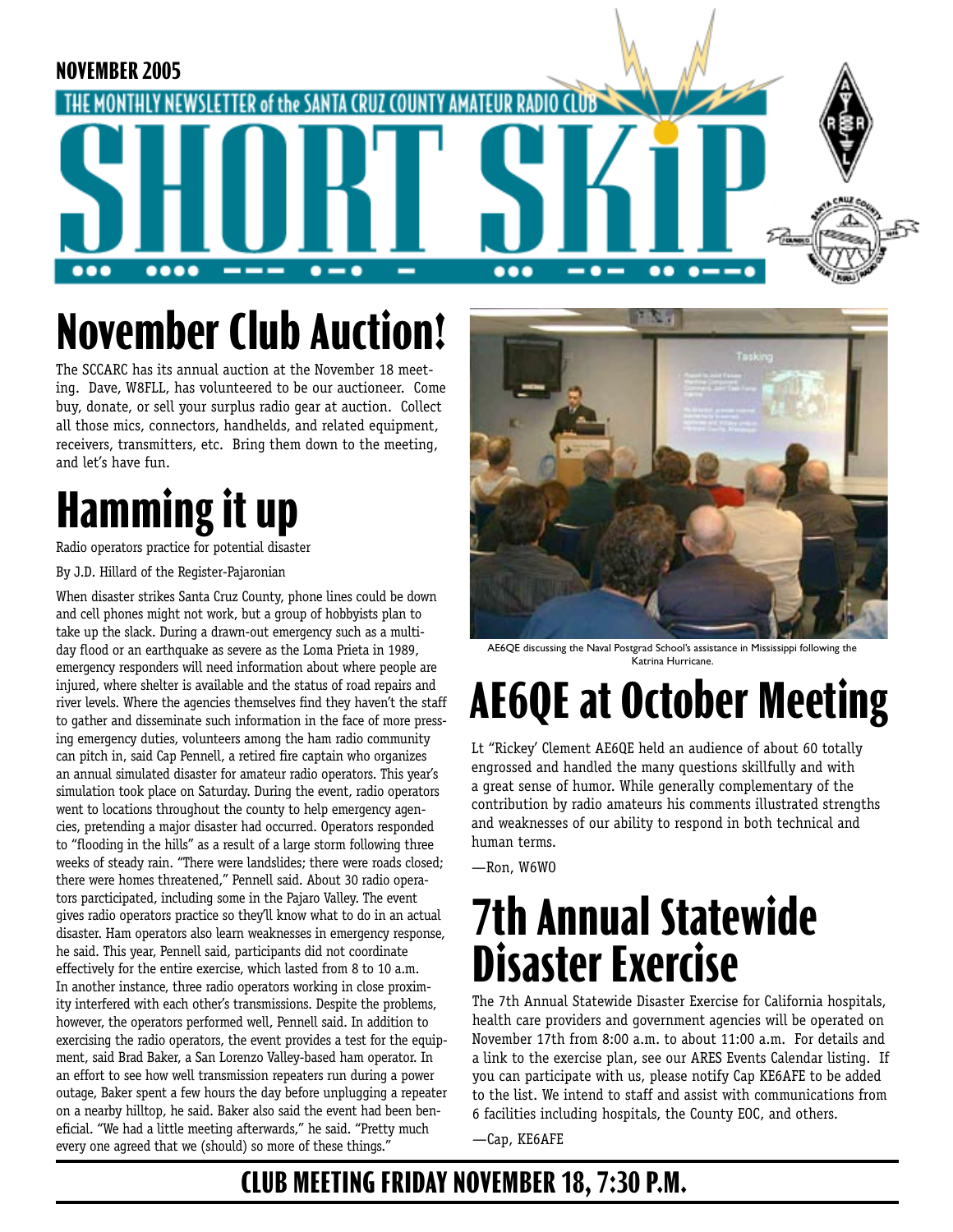### **2 NOVEMBER 2005 3**

# **AMQRP Club Reviewed**

The club distributes 4 CDs a year absolutely packed with valuable material, Cost \$15 US \$25 DX

#### IN THIS ISSUE

Contained in more than 500 pages of full color, high resolution graphics, we have a mixture of easy and complex, quick and extended, antennas and radios, digital and analog Š something for everyone to build, and educational for everyone even if you don't build up a given project.

modify their kits and Bruce wrote up a nice article for Homebrewer explaining how he went about designing the mods.

And speaking of quadrature sampling receivers, we had a surprising contribution from a pair of wonderful designers from Finland, Juha Niinikoski OH2NLT and Matti Hohtola OH7SV. These guys designed and built an award-winning, 0-8 MHz DDS-based QSD receiver called the

JUMA-RX1 that has nice specifications

# **KB9YIG** SoftRock-40 Receiver KD5TFD

#### **Inexpensive & easy "software defined radio"** with stunning performance!

The highlight of the issue, and the cause of a great deal of excitement in the QRP community during August-September, is something called the SoftRock-40 Receiver. This little 1"x2" board from designers Tony Parks KB9YIG and Bill Tracey KD5TFD plugs into the USB port of your computer and works together with a powerful software application from FlexRadio called "PowerSDR" to provide a 40-meter receiver with absolutely stunning performance. The exciting quadrature sampling detector enables the software on the PC to pull out signals as low as 40 dB, thus rivaling some higherend commercial receiver performance.

Bruce Beford, N1RX provided a nice service to many on QRP-L by experimenting with a different crystal to move the SoftRock to 30 meters. He obtained some crystals in quantity and supplied them at cost to SoftRock owners wishing to

- and I'm currently in the process of building this one upmyself!

Software Defined Radio (SDR) radios are becoming quite popular these days, much due to the excitement and interest generated by FlexRadio Systems' SDR-1000 transceiver. We had a review of this radio way back in in Homebrewer issue #1, but QST recently published a wonderful review of this same radio and covered the many new features that have been added since we saw it here. So in joining with the surge in popularity of SDR, we re-published our original SDR review written by designer Gerald Youngblood K5SDR. We also have included the well-done OST review. And lastly we have added the technical overview of SDR technology that software radio guru Bob McGwier N4HY did for us in the Atlanticon 2004 Forum. This is a one cool collection of SDR reference material!

### **Grey Bears**

If you need to get rid of old computer junk I reccomend the Grey Bears for they will do it for free. They will take monitors TVs and all other electronic and computer junk. They do not take large appliances like stoves and refrigerators. I unloaded a real pile there yesterday. They will also take other excess household items. They also repair and recycle computers. The address is 2710 Chanticleer Ave. in Santa Cruz. (The east side of the freeway) Phone 831 479 1055

While they do this for free I would also recommend a donation of money. This very worthy group helps senior citizens and others in need.

—N1IP

### **Fire Dispatch Web Site:**

http://www.firedispatch.com/

Select "Santa Cruz County" from the drop down menu at the upper left, select "Radio" from the narrow light blue menu bar just underneath the header. From there you can click on the appropriate link to monitor the channel on-line. (Red mic icons indicate inactive channels.)

— Greg Yehling,KD6UCE

### **Incoming QSL Cards**

If you have worked some DX (hems in other countries including Canada and Mexico) you should have an account at the "ARRL Sixth (6th) District DX QSL Bureau" just in case you get some QSL cards sent to you.

1. Go to http://www.kqlz.com/ qslbureau6.html for instructions Send these folks \$5 and 10 address labels with your call sign on it. It's cheap preparedness for the next couple of years.

2. Read all about it at http:// www.arrl.org/qsl/qslout.html

and http://www.arrl.org/qsl/qslin.html

and FAQ at http://www.arrl.org/qsl/qslfaq.html

—Marc, W6ZZZ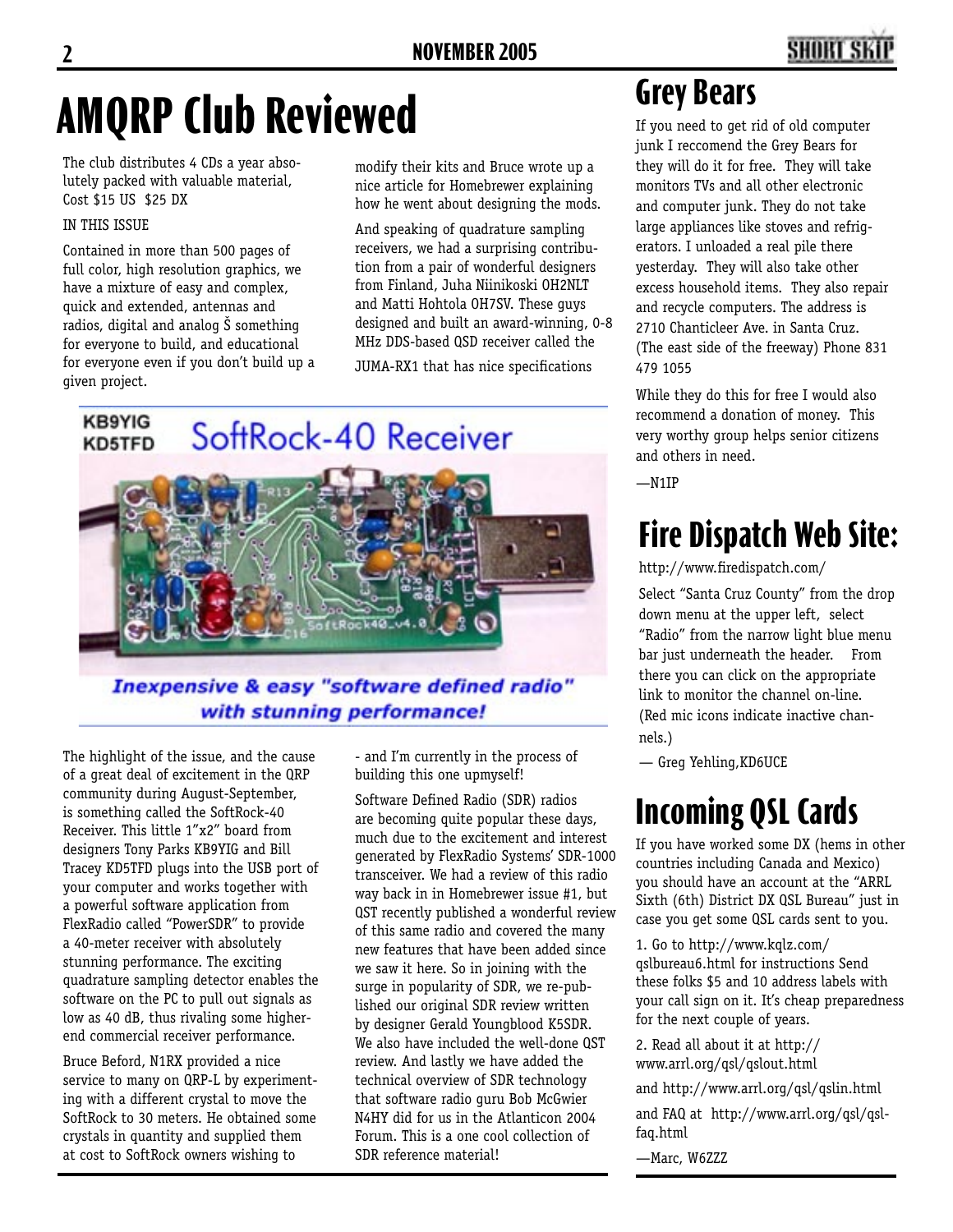

A fellow crewmember on the Wednesday night Beer Can races is buying a 46ft Hunter sloop. It was trucked from Florida and being fitted out by the dealer in Alameda. He has asked me to crew on some blue water jaunts. Honolulu, while a fabulous place and a former hometown of mine is still 20-25 days from Santa Cruz if we made 100 miles per day. That may be more than I want to undertake. He is putting radar and the necessary navigation gear on board and wants to use Marine SSB and ham frequencies while cruising. He has until the spring to get his General license. I have a pile of

### **SWL on 3900 KHz**

Listen up on 3900 khz AM for a broadcast station. From 0000 GMT it is S-7 here (noise S-5) and always playing music.

The music is American, and from the 40's just before the big band era. I never am able to hear an ID. I did do some searching on the internet and came up with it might be an American services station in Iraq.

We have good greyline propagation into Iraq now. Take a listen, and let me know what you hear!

—73, and good DX!

Scott WA6LIE

### **Congratulations to all...**

K6BJ is first in the 6A category of Field Day for the Pacific Division (and also 1st in the SCV Section, of course). Sixth overall.

If you are an ARRL member, you can view the numbers at

http://www.arrl.org/members-only/ contests/scores.html

—73 de Bob, K6XX

#### **2 NOVEMBER 2005 3**

Gordon West tapes around here somewhere gathering dust I can give him. With only a code speed of five wpm required for the General and Extra class tickets, it shouldn't take him long to get his license. I told him that if he waited another year or two, the code requirement will probably be dropped. The question pool can be downloaded from the ARRL web site.

I picked up a book at the library last week. China Clipper, by Ronald W. Jackson. In it he describes the 1930s efforts of Pan American Airlines in establishing the trans-Pacific air routes to China. This involved making treaties for some bases, plus setting up seadromes on Oahu, Midway, Wake, Guam and Luzon. It was fun in the 1950s and 60s to visit the ruins of these former installations. The pilings and piers are still in evidence after all the years since 1936-41. The China Clipper was one of several Martin flying boats used on the route to the Orient

from Alameda, then Treasure Island. The flight engineer sat in the wing root in his own compartment managing the four engines. As a former PBY flight engineer, I occupied a somewhat smaller station, also in the wing pylon. The twin-engine PBY design dated back to the early 1930s. We carried a radioman who banged out hourly position reports on a straight key to our home base. With a cruising speed of 100 knots, we didn't go very far between reports. The China Clipper was faster at about 130 knots. Jackson described, briefly, how Amelia Earhart attempted to give the vessel Itasca a radio transmission they could take a bearing on. Her messages were confusing, incomplete and too short to allow the Itasca to get a fix. From Earhart: "KHAQQ calling Itasca. We must be on you but cannot see you. But gas is running low. We (with her navigator, Fred Noonan) are flying at altitude 1000." She was transmitting on 6210 kilocycles and her voice was shrill. Some sources claim that hams in the United States heard her attempts to contact the ship. I think my voice would have been shrill too, it's a big ocean out there and it looks the same in any direction.



When Rich Hanset, KI6EH, and I took his 53 foot Navigator cruiser Seaweed up to San Francisco last month we got aboard before sunup. Rich, the great skipper and host that he is, presented me with a hot cup of coffee as soon as I got aboard.



Rich, in the wheelhouse of Seaweed before our departure. Note the absence of sunlight!

I had the opportunity to make the October meeting of the Santa Cruz Astronomy club. They meet at 7:30 PM at Harvey West Park in the Boy Scout Building. Their speakers are always interesting. The last two were from NASA's SETI Institute, based near Moffett Field. Their secretary is our very own Vice President, Chris Angelos, KG6DOZ. Chris emailed me with the following: Dr. Lawrence Doyle, SETI Planetary Scientist is scheduled for Nov. 10th (per the SCAC website at http: //astro.santa-cruz.ca.us/.